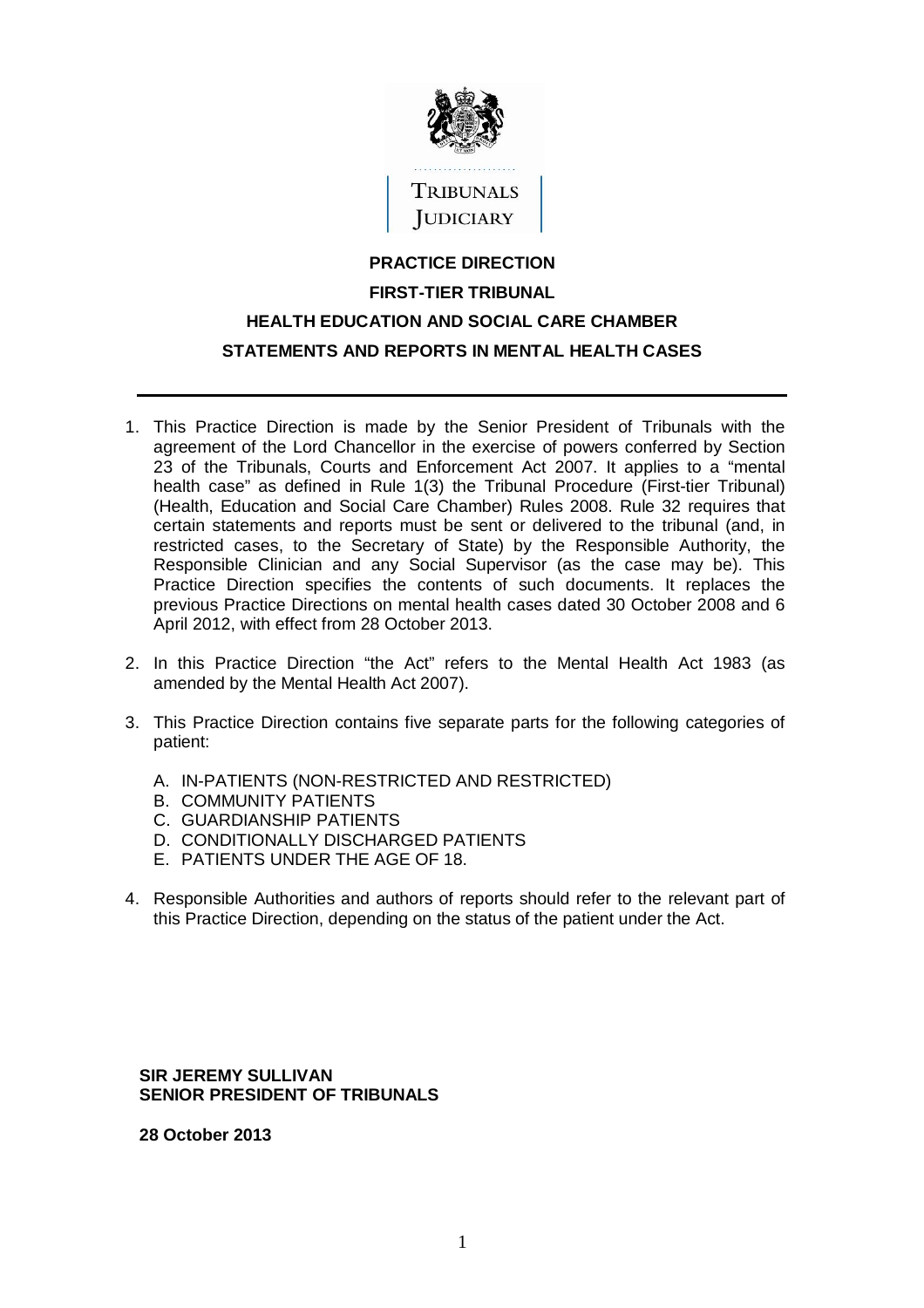# **A. IN-PATIENTS (NON-RESTRICTED AND RESTRICTED)**

- 5. For the purposes of this Practice Direction, a patient is an in-patient if they are detained in hospital to be assessed or treated for a mental disorder, whether admitted through civil or criminal justice processes, including a restricted patient (i.e. subject to special restrictions under the Act), and including a patient transferred to hospital from custody. A patient is to be regarded as an in-patient detained in a hospital even if they have been permitted leave of absence, or have gone absent without leave.
- 6. In the case of a restricted patient detained in hospital, the tribunal may make a provisional decision to order a Conditional Discharge. However, before it finally decides to grant a Conditional Discharge, the tribunal may defer its decision so that satisfactory arrangements can be made. The patient will remain an in-patient unless and until the tribunal finally grants a Conditional Discharge, so this part of the Practice Direction applies.
- 7. If the patient is an in-patient, the Responsible Authority must send or deliver to the tribunal the following documents containing the specified information in accordance with the relevant paragraphs below:
- *Statement of Information about the Patient.*
- *Responsible Clinician's Report, including any relevant forensic history.*
- *Nursing Report, with the patient's current nursing plan attached.*
- *Social Circumstances Report including details of any Care Pathway Approach (CPA) and/or Section 117 aftercare plan in full or in embryo and, where appropriate, the additional information required for patients under the age of 18, and any input from a Multi Agency Public Protection Arrangements (MAPPA) agency or meeting.*
- 8. In all in-patient cases, except where a patient is detained under Section 2 of the Act, the Responsible Authority must send to the tribunal the required documents containing the specified information, so that they are received by the tribunal as soon as practicable and in any event within 3 weeks after the Authority made or received the application or reference. If the patient is a restricted patient, the Authority must also, at the same time, send copies of the documents to the Secretary of State (Ministry of Justice).
- 9. Where a patient is detained under Section 2 of the Act, the Responsible Authority must prepare the required documents as soon as practicable after receipt of a copy of the application or a request from the tribunal. If specified information has to be omitted because it is not available, then this should be mentioned in the statement or report. These documents must be made available to the tribunal panel and the patient's representative at least one hour before the hearing is due to start.
- 10. The authors of reports should have personally met and be familiar with the patient. If an existing report becomes out-of-date, or if the status or the circumstances of the patient change after the reports have been written but before the tribunal hearing takes place (e.g. if a patient is discharged, or is recalled), the author of the report should then send to the tribunal an addendum addressing the up-to-date situation and, where necessary, the new applicable statutory criteria.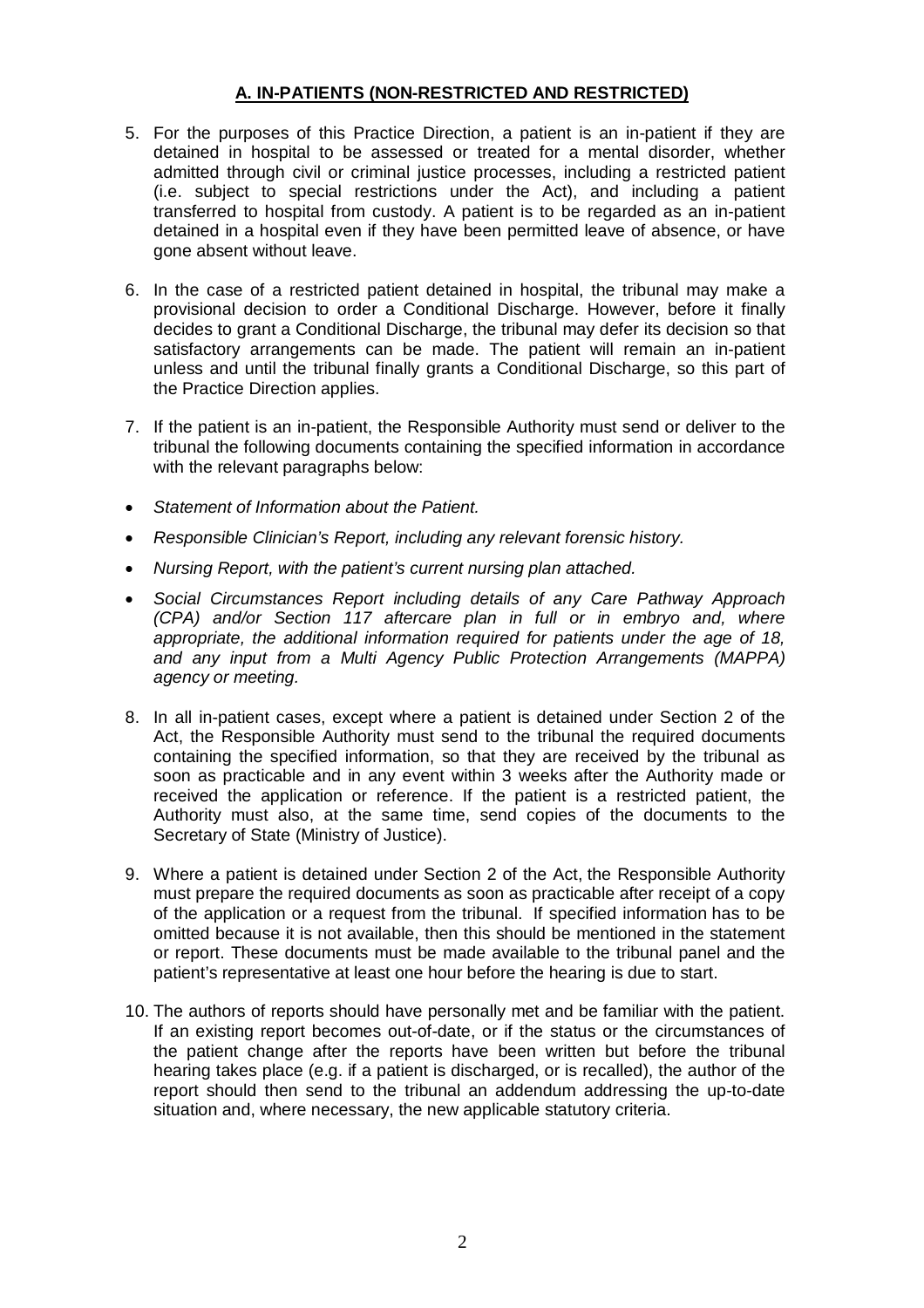# **Statement of Information about the Patient – In-Patients**

- 11. The statement provided to the tribunal must be up-to-date, specifically prepared for the tribunal, signed and dated, and must include:
- a) the patient's full name, date of birth, and usual place of residence;
- b) the full official name of the Responsible Authority;
- c) the patient's first language/dialect and, if it is not English, whether an interpreter is required and, if so, in which language/dialect;
- d) if the patient is deaf, whether the patient will require the services of British Sign Language Interpreters and/or a Relay Interpreter;
- e) a chronological table listing:
	- the dates of any previous admissions to, discharge from, or recall to hospital, stating whether the admissions were compulsory or voluntary;
	- the date when the current period of detention in hospital originally commenced, stating the nature of the application, order or direction that is the authority for the detention of the patient;
	- the dates of any subsequent renewal of, or change in, the authority for the patient's detention, and any changes in the patient's status under the Act;
	- dates and details of any hospital transfers since the patient's original detention;
	- the date of admission or transfer to the hospital where the patient now is;
	- the dates and outcomes of any tribunal hearings over the last three years;
- f) the name of the patient's Responsible Clinician and the date when the patient came under the care of that clinician;
- g) the name and contact details of the patient's Care Co-ordinator, Community Psychiatric Nurse, Social Worker/AMHP or Social Supervisor;
- h) where the patient is detained in an independent hospital, details of any NHS body that funds, or will fund, the placement;
- i) the name and address of the local social services authority which, were the patient to leave hospital, would have a duty to provide Section 117 after-care services;
- j) the name and address of the NHS body which, were the patient to leave hospital, would have a duty to provide Section 117 after-care services;
- k) the name and address of any legal representative acting for the patient;
- l) except in the case of a restricted patient, the name and address of the patient's Nearest Relative or of the person exercising that function, whether the patient has made any request that their Nearest Relative should not be consulted or should not be kept informed about the patient's care or treatment and, if so, the details of any such request, whether the Responsible Authority believes that the patient has capacity to make such a request and the reasons for that belief;
- m) the name and address of any other person who plays a significant part in the care of the patient but who is not professionally involved;
- n) details of any legal proceedings or other arrangements relating to the patient's mental capacity, or their ability to make decisions or handle their own affairs.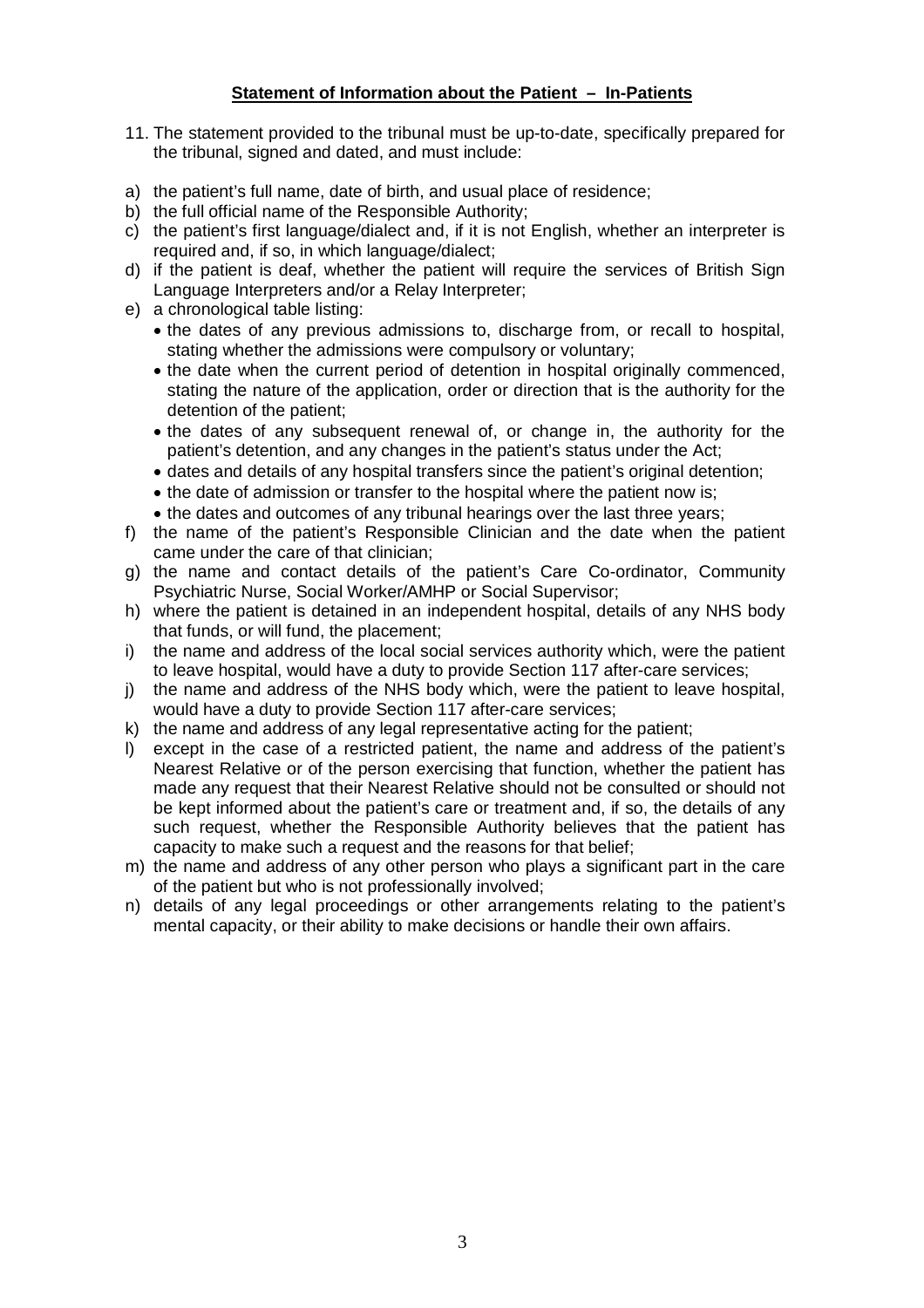#### **Responsible Clinician's Report – In-Patients**

- 12. The report must be up-to-date, specifically prepared for the tribunal and have numbered paragraphs and pages. It should be signed and dated. The report should be written or counter-signed by the patient's Responsible Clinician. The sources of information for the events and incidents described must be made clear. This report should not be an addendum to (or reproduce extensive details from) previous reports, or recite medical records, but must briefly describe the patient's recent relevant medical history and current mental health presentation, and must include:
- a) whether there are any factors that may affect the patient's understanding or ability to cope with a hearing and whether there are any adjustments that the tribunal may consider in order to deal with the case fairly and justly;
- b) details of any index offence(s) and other relevant forensic history;
- c) a chronology listing the patient's previous involvement with mental health services including any admissions to, discharge from and recall to hospital:
- d) reasons for any previous admission or recall to hospital;
- e) the circumstances leading up to the patient's current admission to hospital;
- f) whether the patient is now suffering from a mental disorder and, if so, whether a diagnosis has been made, what the diagnosis is, and why;
- g) whether the patient has a learning disability and, if so, whether that disability is associated with abnormally aggressive or seriously irresponsible conduct;
- h) depending upon the statutory criteria, whether any mental disorder present is of a nature or degree to warrant, or make appropriate, liability to be detained in a hospital for assessment and/or medical treatment;
- i) details of any appropriate and available medical treatment prescribed, provided, offered or planned for the patient's mental disorder;
- j) the strengths or positive factors relating to the patient;
- k) a summary of the patient's current progress, behaviour, capacity and insight;
- l) the patient's understanding of, compliance with, and likely future willingness to accept any prescribed medication or comply with any appropriate medical treatment for mental disorder that is or might be made available;
- m) in the case of an eligible compliant patient who lacks capacity to agree or object to their detention or treatment, whether or not deprivation of liberty under the Mental Capacity Act 2005 (as amended) would be appropriate and less restrictive;
- n) details of any incidents where the patient has harmed themselves or others, or threatened harm, or damaged property, or threatened damage;
- o) whether (in Section 2 cases) detention in hospital, or (in all other cases) the provision of medical treatment in hospital, is justified or necessary in the interests of the patient's health or safety, or for the protection of others;
- p) whether the patient, if discharged from hospital, would be likely to act in a manner dangerous to themselves or others;
- q) whether, and if so how, any risks could be managed effectively in the community, including the use of any lawful conditions or recall powers;
- r) any recommendations to the tribunal, with reasons.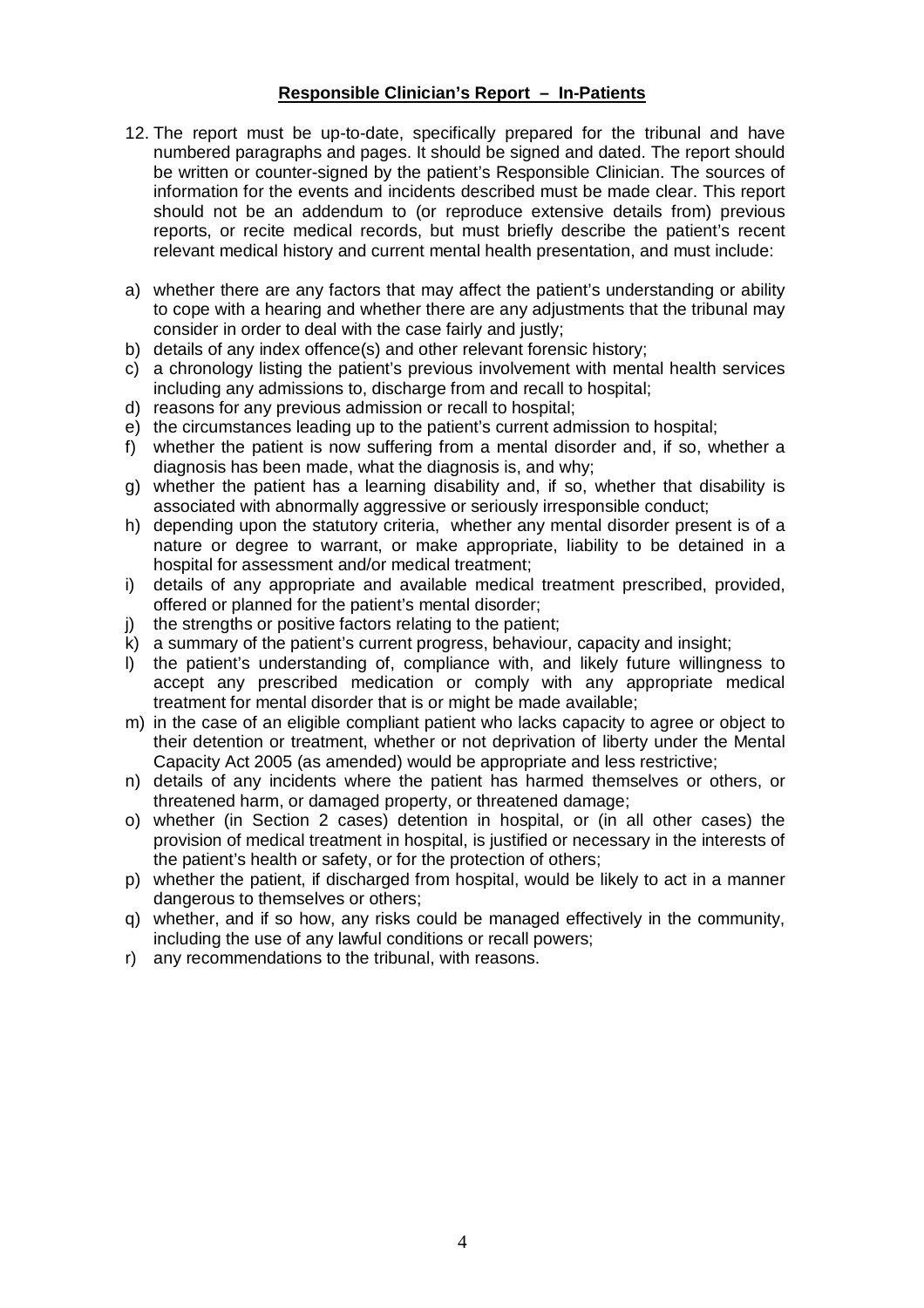## **Nursing Report – In-Patients**

- 13. The report must be up-to-date, specifically prepared for the tribunal and have numbered paragraphs and pages. It should be signed and dated. The sources of information for the events and incidents described must be made clear. This report should not recite the details of medical records, or be an addendum to (or reproduce extensive details from) previous reports, although the patient's current nursing plan should be attached. In relation to the patient's current in-patient episode, the report must briefly describe the patient's current mental health presentation, and must include:
- a) whether there are any factors that might affect the patient's understanding or ability to cope with a hearing, and whether there are any adjustments that the tribunal may consider in order to deal with the case fairly and justly;
- b) the nature of nursing care and medication currently being made available;
- c) the level of observation to which the patient is currently subject;
- d) whether the patient has contact with relatives, friends or other patients, the nature of the interaction, and what community support the patient has;
- e) strengths or positive factors relating to the patient;
- f) a summary of the patient's current progress, engagement with nursing staff, behaviour, cooperation, activities, self-care and insight;
- g) any occasions on which the patient has been absent without leave whilst liable to be detained, or occasions when the patient has failed to return as and when required, after having been granted leave;
- h) the patient's understanding of, compliance with, and likely future willingness to accept any prescribed medication or treatment for mental disorder that is or might be made available;
- i) details of any incidents in hospital where the patient has harmed themselves or others, or threatened harm, or damaged property, or threatened damage;
- j) any occasions on which the patient has been secluded or restrained, including the reasons why such seclusion or restraint was necessary;
- k) whether (in Section 2 cases) detention in hospital, or (in all other cases) the provision of medical treatment in hospital, is justified or necessary in the interests of the patient's health or safety, or for the protection of others;
- l) whether the patient, if discharged from hospital, would be likely to act in a manner dangerous to themselves or others;
- m) whether, and if so how, any risks could be managed effectively in the community, including the use of any lawful conditions or recall powers;
- n) any recommendations to the tribunal, with reasons.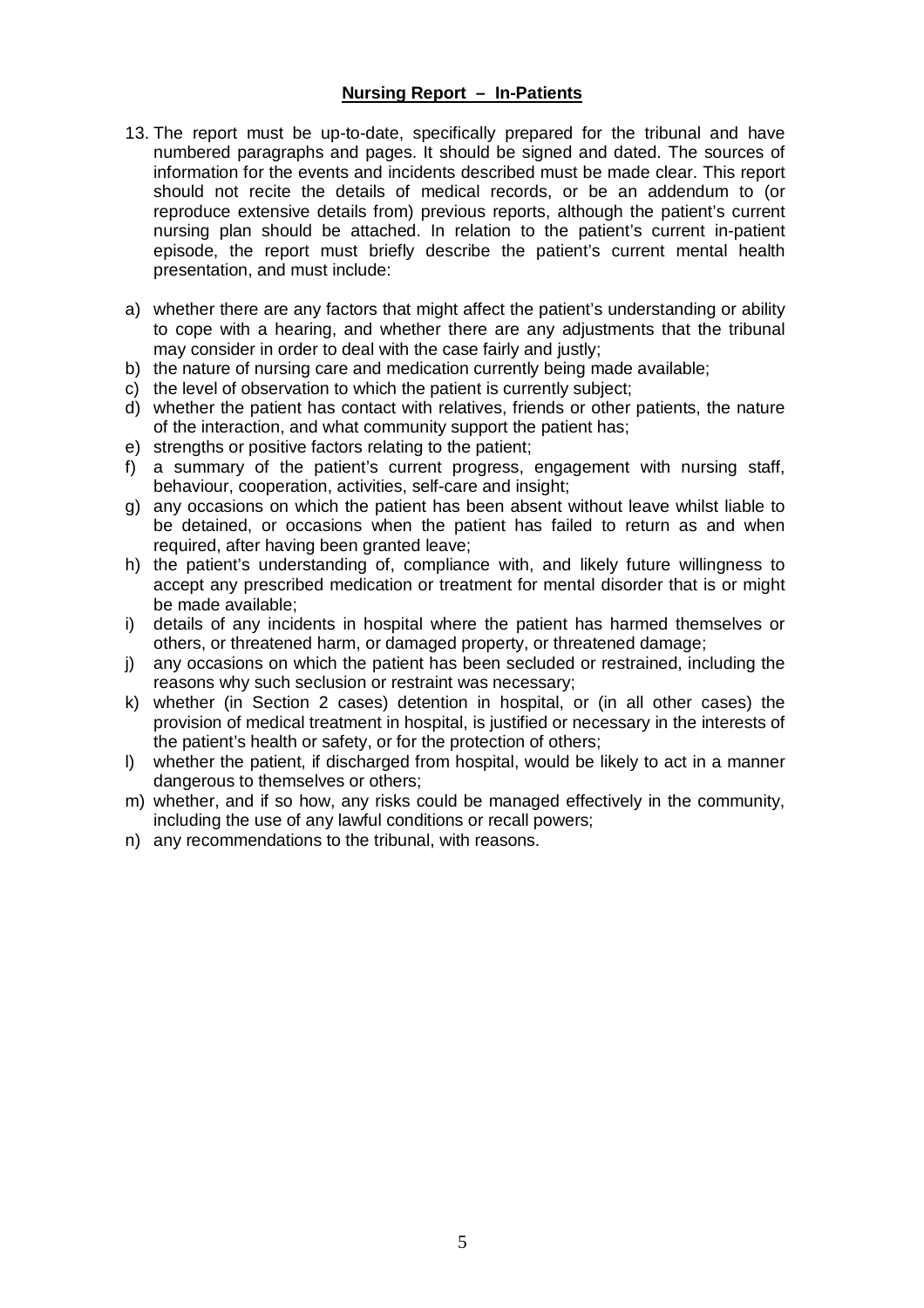# **Social Circumstances Report – In-Patients**

- 14. The report must be up-to-date, specifically prepared for the tribunal and have numbered paragraphs and pages. It should be signed and dated. The sources of information for the events and incidents described must be made clear. This report should not be an addendum to (or reproduce extensive details from) previous reports, but must briefly describe the patient's recent relevant history and current presentation, and must include:
- a) whether there are any factors that might affect the patient's understanding or ability to cope with a hearing, and whether there are any adjustments that the tribunal may consider in order to deal with the case fairly and justly;
- b) details of any index offence(s) and other relevant forensic history;
- c) a chronology listing the patient's previous involvement with mental health services including any admissions to, discharge from and recall to hospital:
- d) the patient's home and family circumstances;
- e) the housing or accommodation available to the patient if discharged:
- f) the patient's financial position (including benefit entitlements);
- g) any available opportunities for employment;
- h) the patient's previous response to community support or Section 117 aftercare;
- i) so far as is known, details of the care pathway and Section 117 after-care to be made available to the patient, together with details of the proposed care plan;
- j) the likely adequacy and effectiveness of the proposed care plan;
- k) whether there are any issues as to funding the proposed care plan and, if so, the date by which those issues will be resolved;
- l) the strengths or positive factors relating to the patient;
- m) a summary of the patient's current progress, behaviour, compliance and insight;
- n) details of any incidents where the patient has harmed themselves or others, or threatened harm, or damaged property, or threatened damage;
- o) the patient's views, wishes, beliefs, opinions, hopes and concerns;
- p) except in restricted cases, the views of the patient's Nearest Relative unless (having consulted the patient) it would inappropriate or impractical to consult the Nearest Relative, in which case give reasons for this view and describe any attempts to rectify matters;
- q) the views of any other person who takes a lead role in the care and support of the patient but who is not professionally involved;
- r) whether the patient is known to any MAPPA meeting or agency and, if so, in which area, for what reason, and at what level - together with the name of the Chair of any MAPPA meeting concerned with the patient, and the name of the representative of the lead agency;
- s) in the event that a MAPPA meeting or agency wishes to put forward evidence of its views in relation to the level and management of risk, a summary of those views (or an Executive Summary may be attached to the report); and where relevant, a copy of the Police National Computer record of previous convictions should be attached;
- t) in the case of an eligible compliant patient who lacks capacity to agree or object to their detention or treatment, whether or not deprivation of liberty under the Mental Capacity Act 2005 (as amended) would be appropriate and less restrictive;
- u) whether (in Section 2 cases) detention in hospital, or (in all other cases) the provision of medical treatment in hospital, is justified or necessary in the interests of the patient's health or safety, or for the protection of others;
- v) whether the patient, if discharged from hospital, would be likely to act in a manner dangerous to themselves or others;
- w) whether, and if so how, any risks could be managed effectively in the community, including the use of any lawful conditions or recall powers;
- x) any recommendations to the tribunal, with reasons.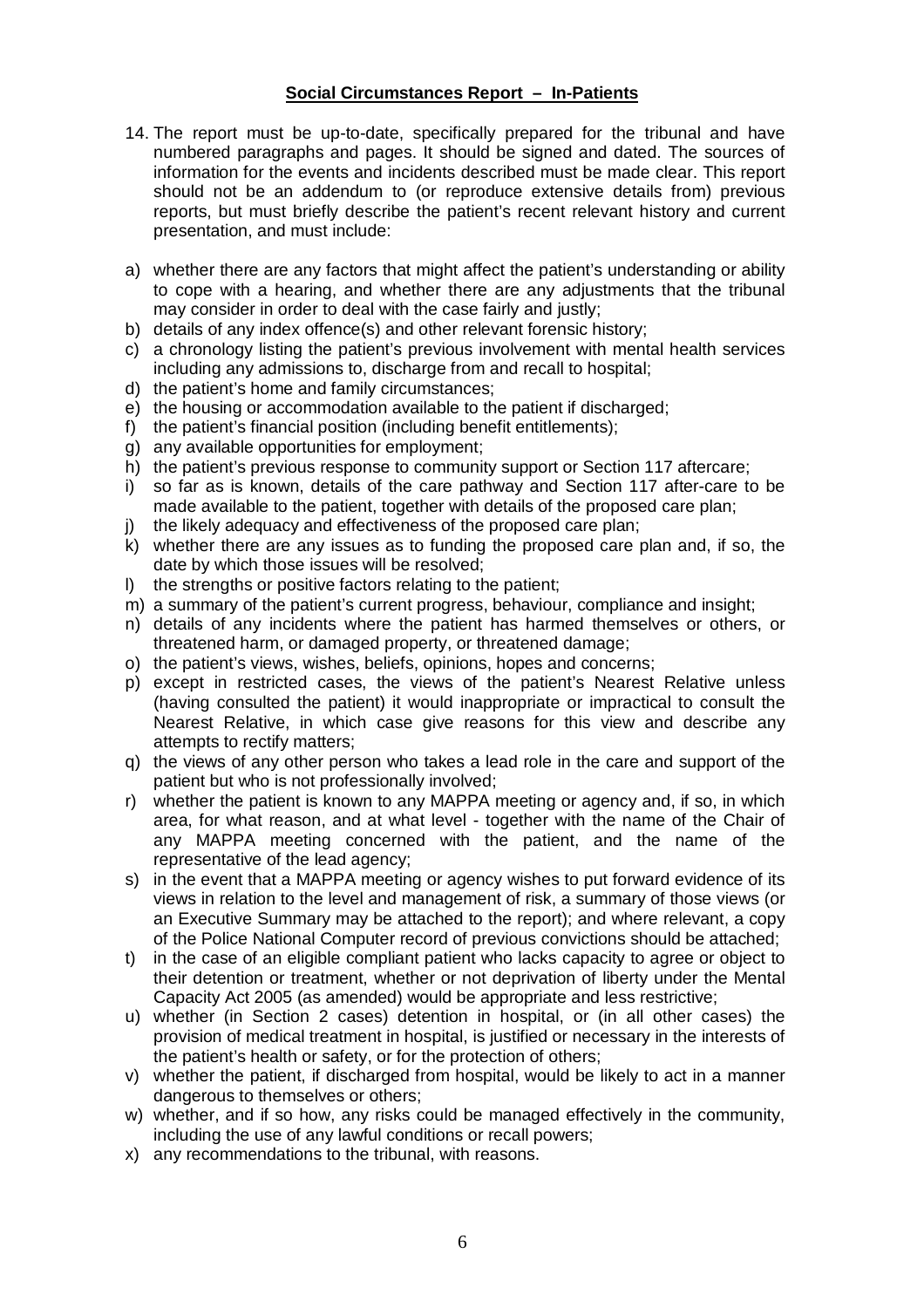## **B. COMMUNITY PATIENTS**

- 15. The Responsible Authority must send to the tribunal the following documents, containing the specified information, so that the documents are received by the tribunal as soon as practicable and in any event within 3 weeks after the Authority made or received the application or reference:
	- *Statement of Information about the Patient*
	- *Responsible Clinician's Report, including any relevant forensic history.*
	- *Social Circumstances Report including details of any Section 117 aftercare plan*  and, where appropriate, the additional information required for patients under *the age of 18, and any input from a Multi Agency Public Protection Arrangements (MAPPA) agency or meeting.*
- 16. The authors of reports should have personally met and be familiar with the patient. If an existing report becomes out-of-date, or if the status or the circumstances of the patient change after the reports have been written but before the tribunal hearing takes place (e.g. if a patient is recalled, or again discharged into the community), the author of the report should then send to the tribunal an addendum addressing the up-to-date situation and, where necessary, the new applicable statutory criteria.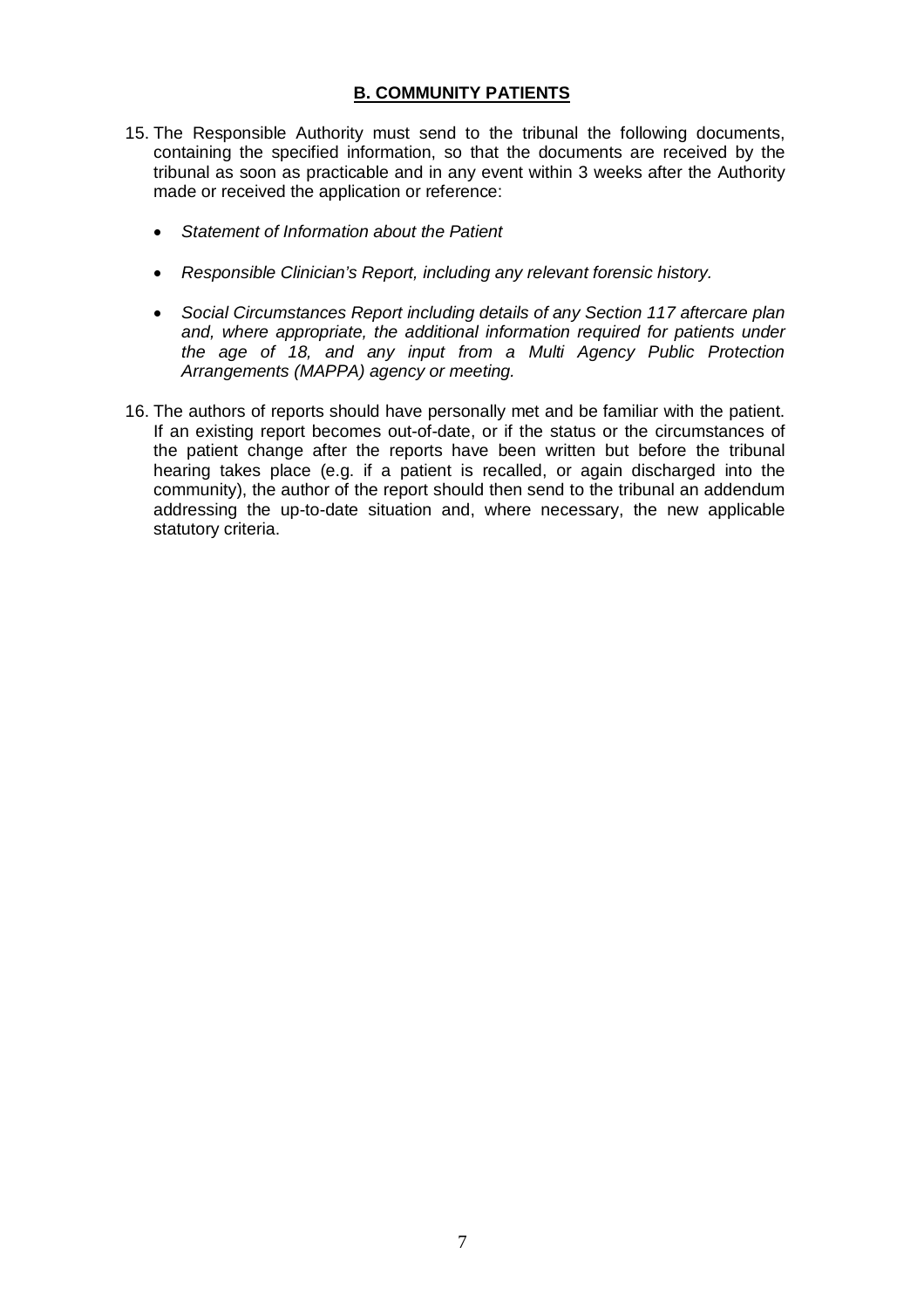# **Statement of Information about the Patient – Community Patients**

- 17. The statement provided to the tribunal should be up-to-date, signed and dated, specifically prepared for the tribunal, and must include:
- a) the patient's full name, date of birth, and current place of residence;
- b) the full official name of the Responsible Authority;
- c) the patient's first language/dialect and, if it is not English, whether an interpreter is required and, if so, in which language/dialect;
- d) if the patient is deaf, whether the patient will require the services of British Sign Language Interpreters and/or a Relay Interpreter;
- e) a chronological table listing:
	- the dates of any previous admissions to, discharge from, or recall to hospital, stating whether the admissions were compulsory or voluntary, and including any previous instances of discharge on to a Community Treatment Order (CTO);
	- the date of the underlying order or direction for detention in hospital prior to the patient's discharge onto the current CTO;
	- the date of the current CTO:
	- the dates of any subsequent renewal of, or change in, the authority for the patient's CTO, and any changes in the patient's status under the Act;
	- the dates and outcomes of any tribunal hearings over the last three years;
- f) the name of the patient's Responsible Clinician and the date when the patient came under the care of that clinician;
- g) the name and contact details of the patient's Care Co-ordinator, Community Psychiatric Nurse, and/or Social Worker/AMHP;
- h) the name and address of the local social services authority which has the duty to provide Section 117 after-care services;
- i) the name and address of the NHS body which has the duty to provide Section 117 after-care services;
- j) the name and address of any legal representative acting for the patient;
- k) the name and address of the patient's Nearest Relative or of the person exercising that function, whether the patient has made any request that their Nearest Relative should not be consulted or should not be kept informed about the patient's care or treatment and, if so, the details of any such request, whether the Responsible Authority believes that the patient has capacity to make such a request and the reasons for that belief;
- l) the name and address of any other person who plays a significant part in the care of the patient but who is not professionally involved;
- m) details of any legal proceedings or other arrangements relating to the patient's mental capacity, or their ability to make decisions or handle their own affairs.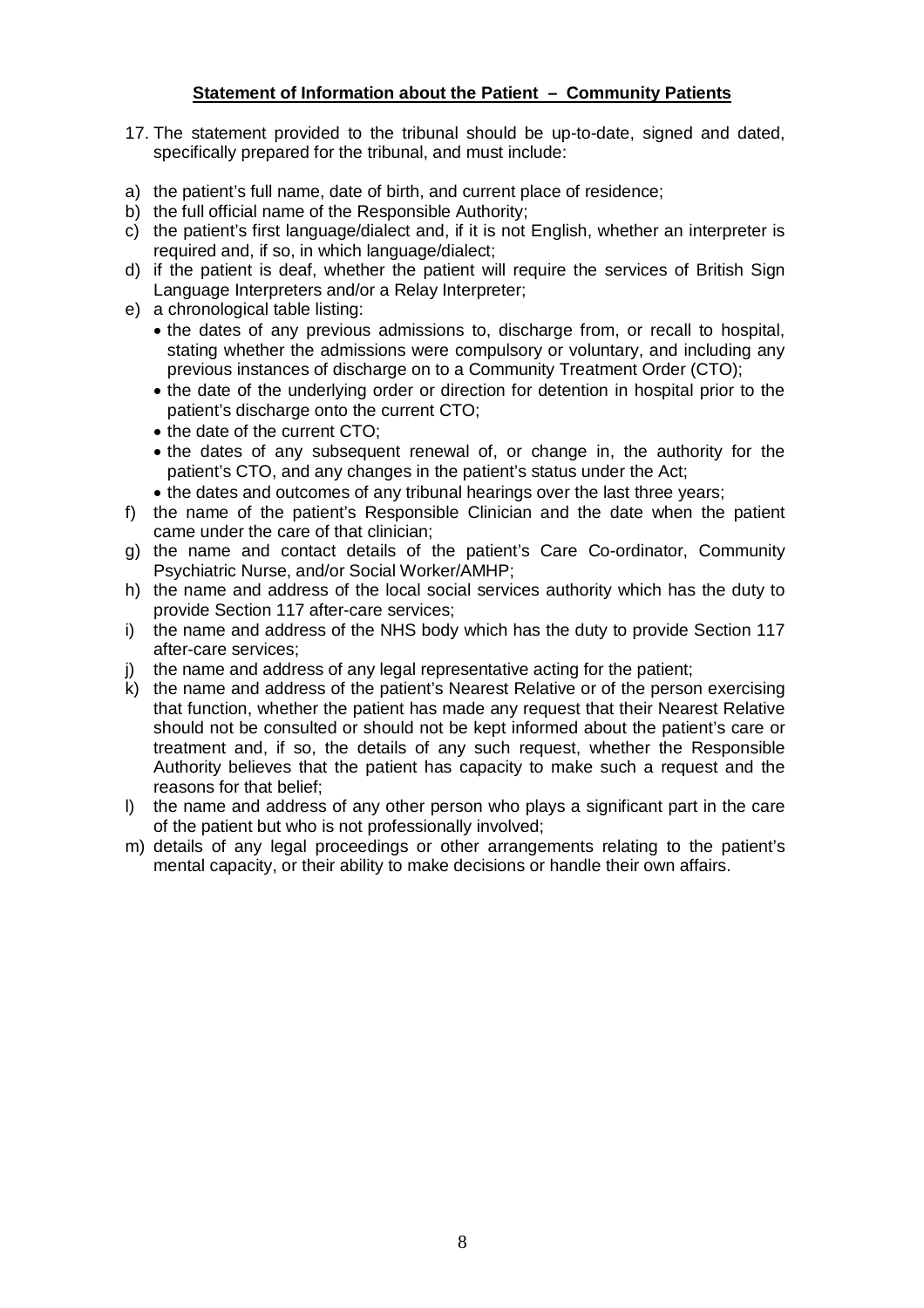# **Responsible Clinician's Report – Community Patients**

- 18. The report must be up-to-date, specifically prepared for the tribunal and have numbered paragraphs and pages. It should be signed and dated. This report should be written or counter-signed by the patient's Responsible Clinician. The sources of information for the events and incidents described must be made clear. The report should not be an addendum to (or reproduce extensive details from) previous reports, or recite medical records, but must briefly describe the patient's recent relevant medical history and current mental health presentation, and must include:
- a) where the patient is aged 18 or over and the case is a reference to the tribunal, whether the patient has capacity to decide whether or not to attend or be represented at a tribunal hearing;
- b) whether, if there is a hearing, there are any factors that may affect the patient's understanding or ability to cope with it, and whether there are any adjustments that the tribunal may consider in order to deal with the case fairly and justly;
- c) details of any index offence(s) and other relevant forensic history;
- d) a chronology listing the patient's previous involvement with mental health services including any admissions to, discharge from and recall to hospital;
- e) reasons for any previous admission or recall to hospital;
- f) the circumstances leading up to the patient's most recent admission to hospital;
- g) the circumstances leading up to the patient's discharge onto a CTO;
- h) any conditions to which the patient is subject under Section 17B, and details of the patient's compliance;
- i) whether the patient is now suffering from a mental disorder and, if so, what the diagnosis is and why;
- j) whether the patient has a learning disability and, if so, whether that disability is associated with abnormally aggressive or seriously irresponsible conduct;
- k) whether the patient has a mental disorder of a nature or degree such as to make it appropriate for the patient to receive medical treatment;
- l) details of any appropriate and available medical treatment prescribed, provided, offered or planned for the patient's mental disorder;
- m) the strengths or positive factors relating to the patient:
- n) a summary of the patient's current progress, behaviour, capacity and insight;
- o) the patient's understanding of, compliance with, and likely future willingness to accept any prescribed medication or comply with any appropriate medical treatment for mental disorder that is or might be made available;
- p) details of any incidents where the patient has harmed themselves or others, or threatened harm, or damaged property, or threatened damage;
- s) whether it is necessary for the patient's health or safety, or for the protection of others, that the patient should receive medical treatment and, if so, why;
- t) whether the patient, if discharged from the CTO, would be likely to act in a manner dangerous to themselves or others;
- u) whether, and if so how, any risks could be managed effectively in the community;
- v) whether it continues to be necessary that the Responsible Clinician should be able to exercise the power of recall and, if so, why;
- w) any recommendations to the tribunal, with reasons.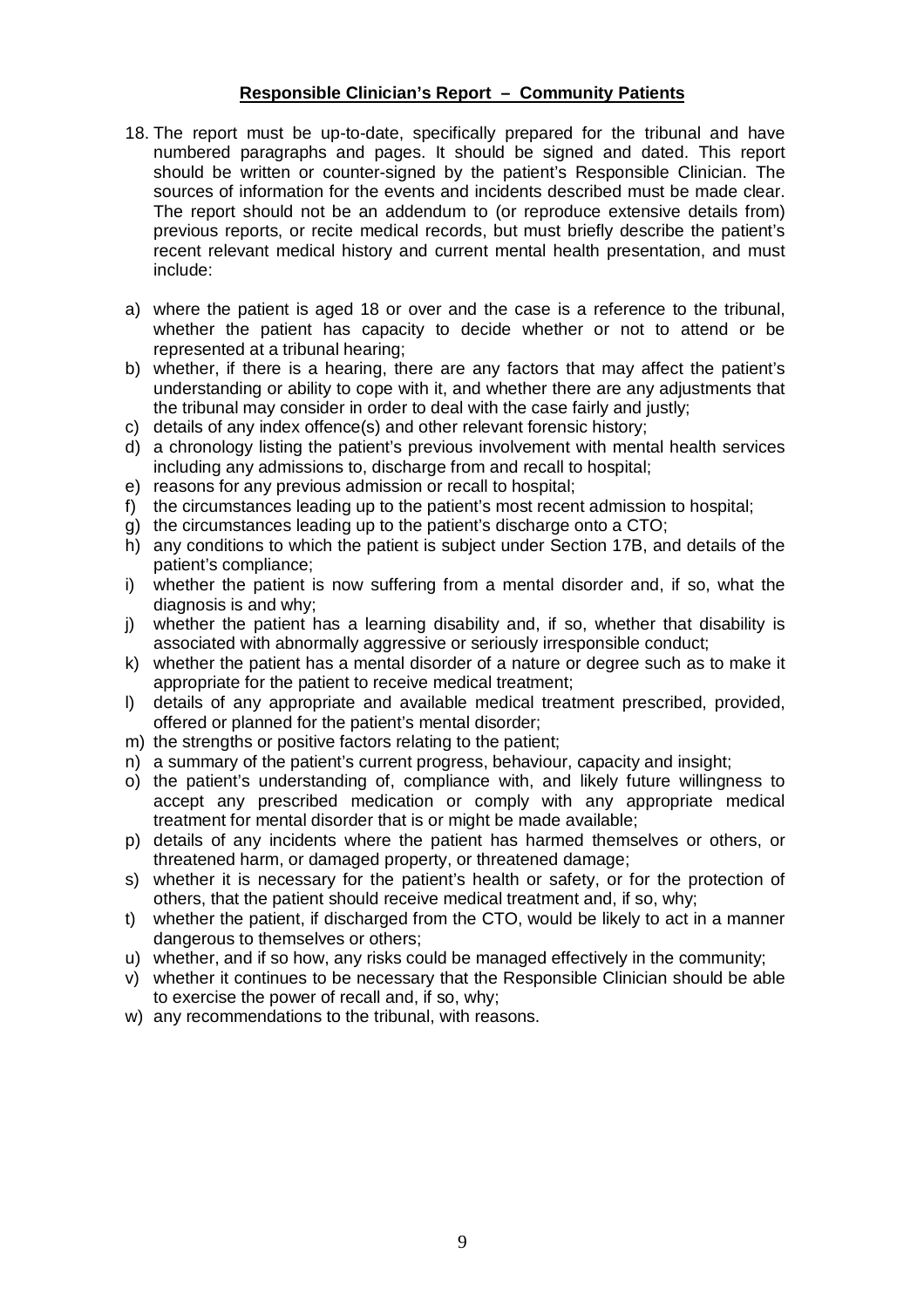# **Social Circumstances Report – Community Patients**

- 19. The report must be up-to-date, specifically prepared for the tribunal and have numbered paragraphs and pages. It should be signed and dated. The sources of information for the events and incidents described must be made clear. This report should not be an addendum to (or reproduce extensive details from) previous reports, but must briefly describe the patient's recent relevant history and current presentation, and must include:
- a) whether there are any factors that might affect the patient's understanding or ability to cope with a hearing, and whether there are any adjustments that the tribunal may consider in order to deal with the case fairly and justly;
- b) details of any index offence(s), and other relevant forensic history;
- c) a chronology listing the patient's previous involvement with mental health services including any admissions to, discharge from and recall to hospital;
- d) the patient's home and family circumstances;
- e) the housing or accommodation currently available to the patient;
- f) the patient's financial position (including benefit entitlements);
- g) any employment or available opportunities for employment;
- h) any conditions to which the patient is subject under Section 17B, and details of the patient's compliance;
- i) the patient's previous response to community support or Section 117 aftercare;
- j) details of the community support or Section 117 after-care that is being, or could be made available to the patient, together with details of the current care plan;
- k) whether there are any issues as to funding the current or future care plan and, if so, the date by which those issues will be resolved;
- l) the current adequacy and effectiveness of the care plan;
- m) the strengths or positive factors relating to the patient;
- n) a summary of the patient's current progress, behaviour, compliance and insight;
- o) details of any incidents where the patient has harmed themselves or others, or threatened harm, or damaged property, or threatened damage;
- p) the patient's views, wishes, beliefs, opinions, hopes and concerns;
- q) the views of the patient's Nearest Relative unless (having consulted the patient) it would inappropriate or impractical to consult the Nearest Relative, in which case give reasons for this view and describe any attempts to rectify matters;
- r) the views of any other person who takes a lead role in the care and support of the patient but who is not professionally involved;
- s) whether the patient is known to any Multi Agency Public Protection Arrangements (MAPPA) meeting or agency and, if so, in which area, for what reason, and at what level - together with the name of the Chair of any MAPPA meeting concerned with the patient, and the name of the representative of the lead agency;
- t) in the event that a MAPPA meeting or agency wishes to put forward evidence of its views in relation to the level and management of risk, a summary of those views (or an Executive Summary may be attached to the report); and where relevant, a copy of the Police National Computer record of previous convictions should be attached;
- u) whether it is necessary for the patient's health or safety, or for the protection of others, that the patient should receive medical treatment and, if so, why;
- v) whether the patient, if discharged from the CTO, would be likely to act in a manner dangerous to themselves or others;
- w) whether, and if so how, any risks could be managed effectively in the community;
- x) whether it continues to be necessary that the Responsible Clinician should be able to exercise the power of recall and, if so, why;
- y) any recommendations to the tribunal, with reasons.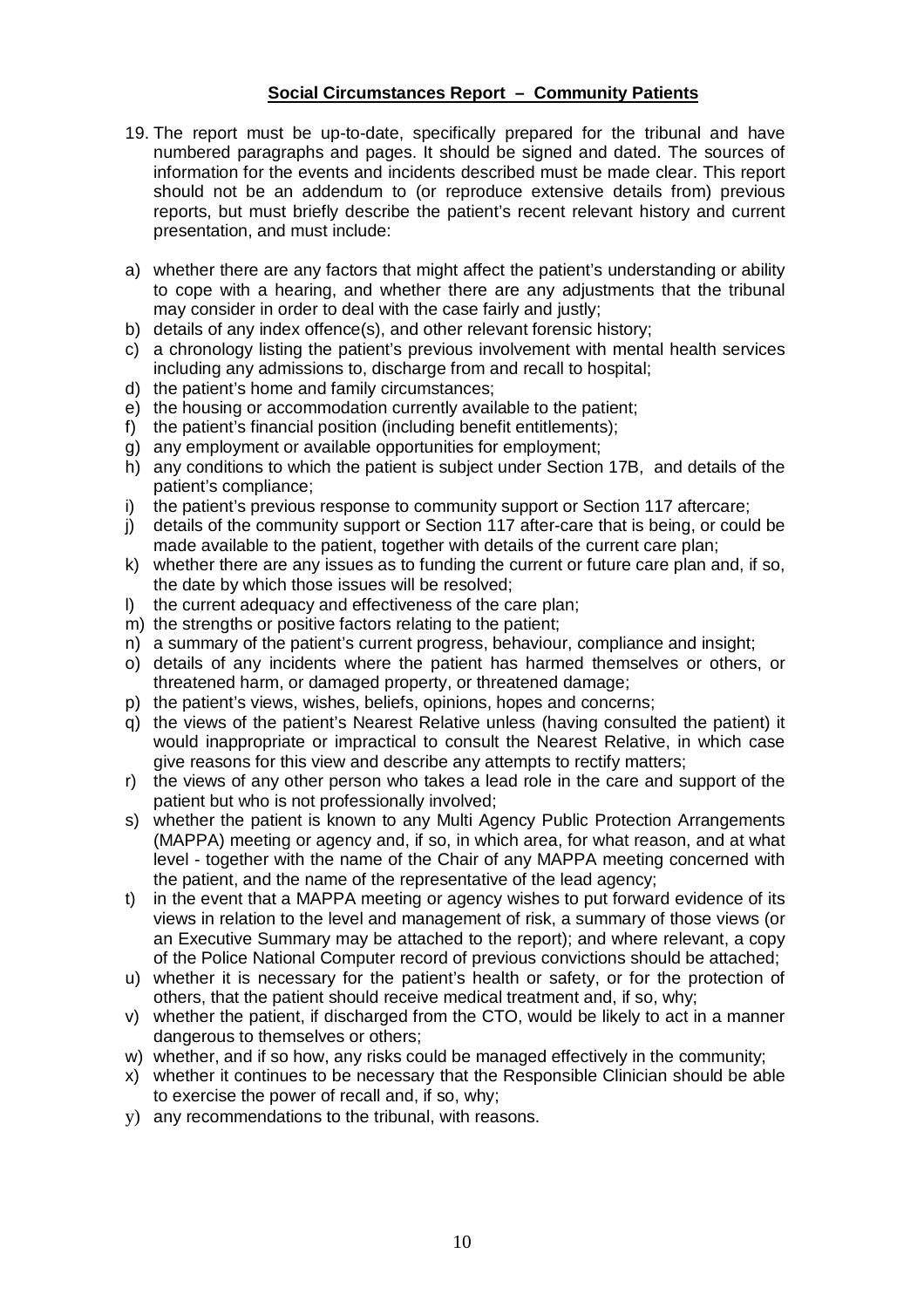# **C. GUARDIANSHIP PATIENTS**

- 20. If the patient has been received into guardianship the Responsible Authority must send to the tribunal the following documents, containing the specified information, so that they are received by the tribunal as soon as practicable and in any event within 3 weeks after the Authority made or received a copy of the application or reference:
	- *Statement of Information about the Patient*
	- *Responsible Clinician's Report, including any relevant forensic history.*
	- *Social Circumstances Report including details of any Care Pathway Approach (CPA) and, where appropriate, the additional information required for patients under the age of 18, and any input from a Multi Agency Public Protection Arrangements (MAPPA) agency or meeting.*
- 21. The authors of reports should have personally met and be familiar with the patient. If an existing report becomes out-of-date, or if the status or the circumstances of the patient change after the reports have been written but before the tribunal hearing takes place, the author of the report should then send to the tribunal an addendum addressing the up-to-date situation and, where necessary, the new applicable statutory criteria.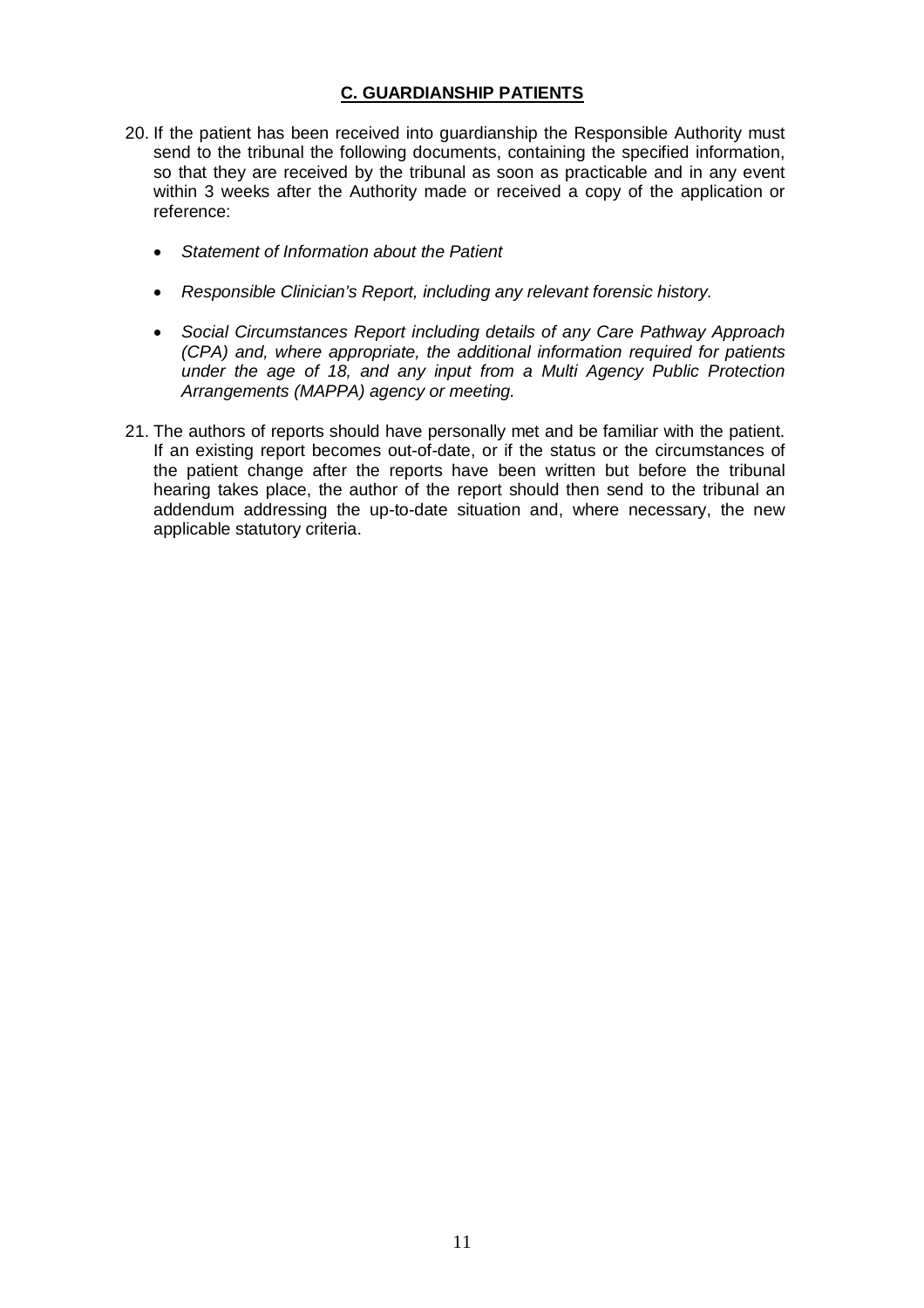## **Statement of Information about the Patient – Guardianship Patients**

- 22. The statement provided to the tribunal should be up-to-date, signed and dated, specifically prepared for the tribunal, and must include:
- a) the patient's full name, date of birth, and current place of residence;
- b) the full official name of the Responsible Authority;
- c) the patient's first language/dialect and, if it is not English, whether an interpreter is required and, if so, in which language/dialect;
- d) if the patient is deaf, whether the patient will require the services of British Sign Language Interpreters and/or a Relay Interpreter;
- e) a chronological table listing:
	- the dates of any previous admissions to, discharge from or recall to hospital, stating whether the admissions were compulsory or voluntary;
	- the dates of any previous instances of reception into quardianship:
	- the date of reception into current guardianship, stating the nature of the application, order or direction that constitutes the original authority for the guardianship of the patient;
	- the dates and outcomes of any tribunal hearings over the last three years;
- f) the name and address of any private guardian;
- g) the name of the patient's Responsible Clinician and the date when the patient came under the care of that clinician;
- h) the name and contact details of the patient's Care Co-ordinator, Community Psychiatric Nurse, and/or Social Worker/AMHP;
- i) the name and address of any legal representative acting for the patient:
- j) the name and address of the patient's Nearest Relative or of the person exercising that function, whether the patient has made any request that their Nearest Relative should not be consulted or should not be kept informed about the patient's care or treatment and, if so, the details of any such request, whether the Responsible Authority believes that the patient has capacity to make such a request and the reasons for that belief;
- k) the name and address of any other person who plays a significant part in the care of the patient but who is not professionally involved;
- l) details of any legal proceedings or other arrangements relating to the patient's mental capacity, or their ability to make decisions or handle their own affairs.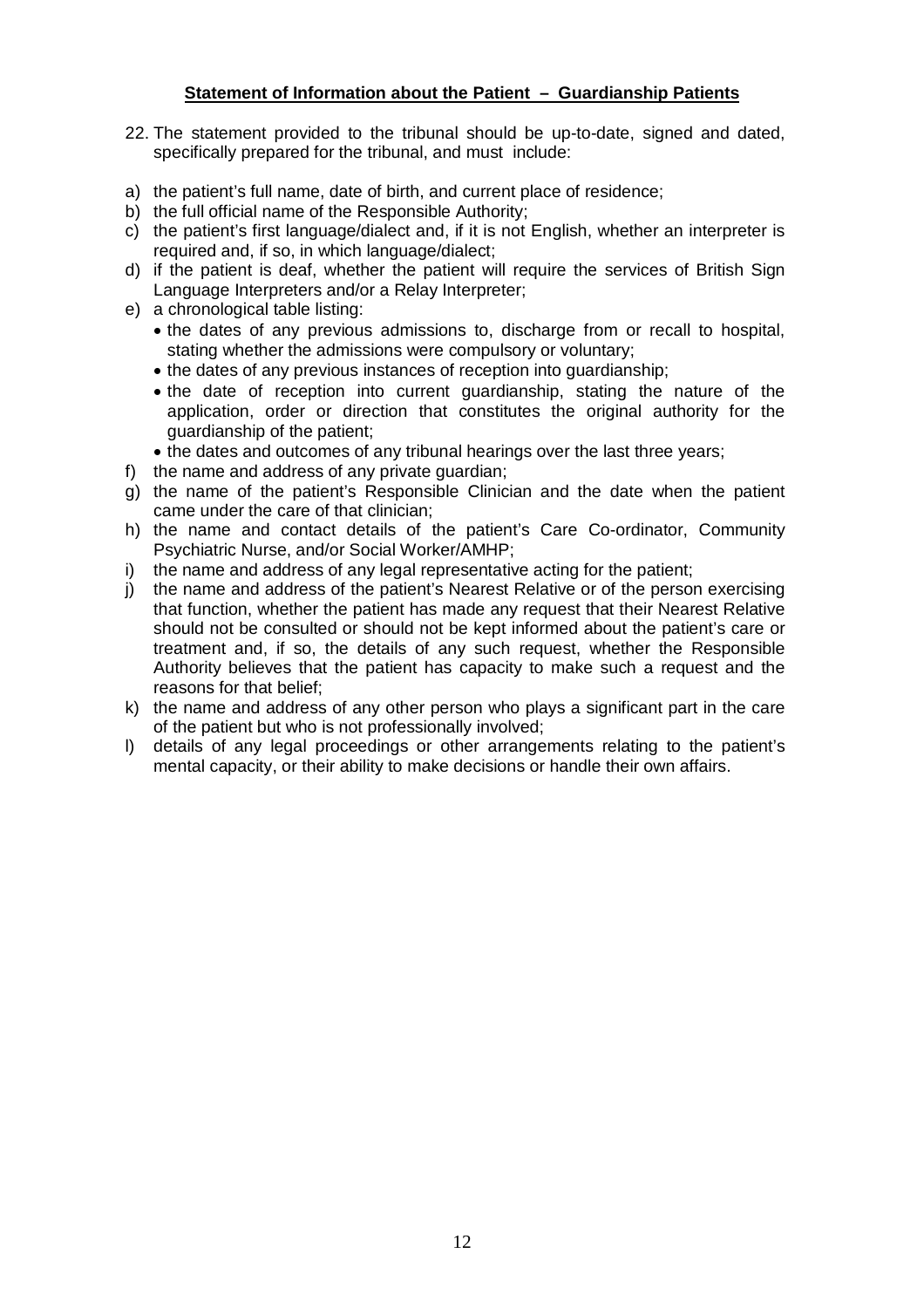#### **Responsible Clinician's Report – Guardianship patients**

- 23. The report must be up-to-date, specifically prepared for the tribunal and have numbered paragraphs and pages. It should be signed and dated. The report should be written or counter-signed by the patient's Responsible Clinician. The sources of information for the events and incidents described must be made clear. This report should not be an addendum to (or reproduce extensive details from) previous reports, or recite medical records, but must briefly describe the patient's recent relevant medical history and current mental health presentation, and must include:
- a) whether there are any factors that may affect the patient's understanding or ability to cope with a hearing, and whether there are any adjustments that the tribunal may consider in order to deal with the case fairly and justly;
- b) details of any index offence(s), and other relevant forensic history;
- c) a chronology listing the patient's previous involvement with mental health services including any admissions to, discharge from and recall to hospital, and any previous instances of reception into guardianship;
- d) the circumstances leading up to the patient's reception into guardianship;
- e) any requirements to which the patient is subject under Section 8(1), and details of the patient's compliance,
- f) whether the patient is now suffering from a mental disorder and, if so, what the diagnosis is and why;
- g) whether the patient has a learning disability and, if so, whether that disability is associated with abnormally aggressive or seriously irresponsible conduct;
- h) details of any appropriate and available medical treatment prescribed, provided offered or planned for the patient's mental disorder;
- i) the strengths or positive factors relating to the patient;
- j) a summary of the patient's current progress, behaviour, capacity and insight;
- k) the patient's understanding of, compliance with, and likely future willingness to accept any prescribed medication or comply with any appropriate medical treatment for mental disorder that is, or might be, made available;
- l) details of any incidents where the patient has harmed themselves or others, or threatened harm, or damaged property, or threatened damage;
- m) whether, and if so how, any risks could be managed effectively in the community;
- n) whether it is necessary for the welfare of the patient, or for the protection of others, that the patient should remain under guardianship and, if so, why;
- o) any recommendations to the tribunal, with reasons.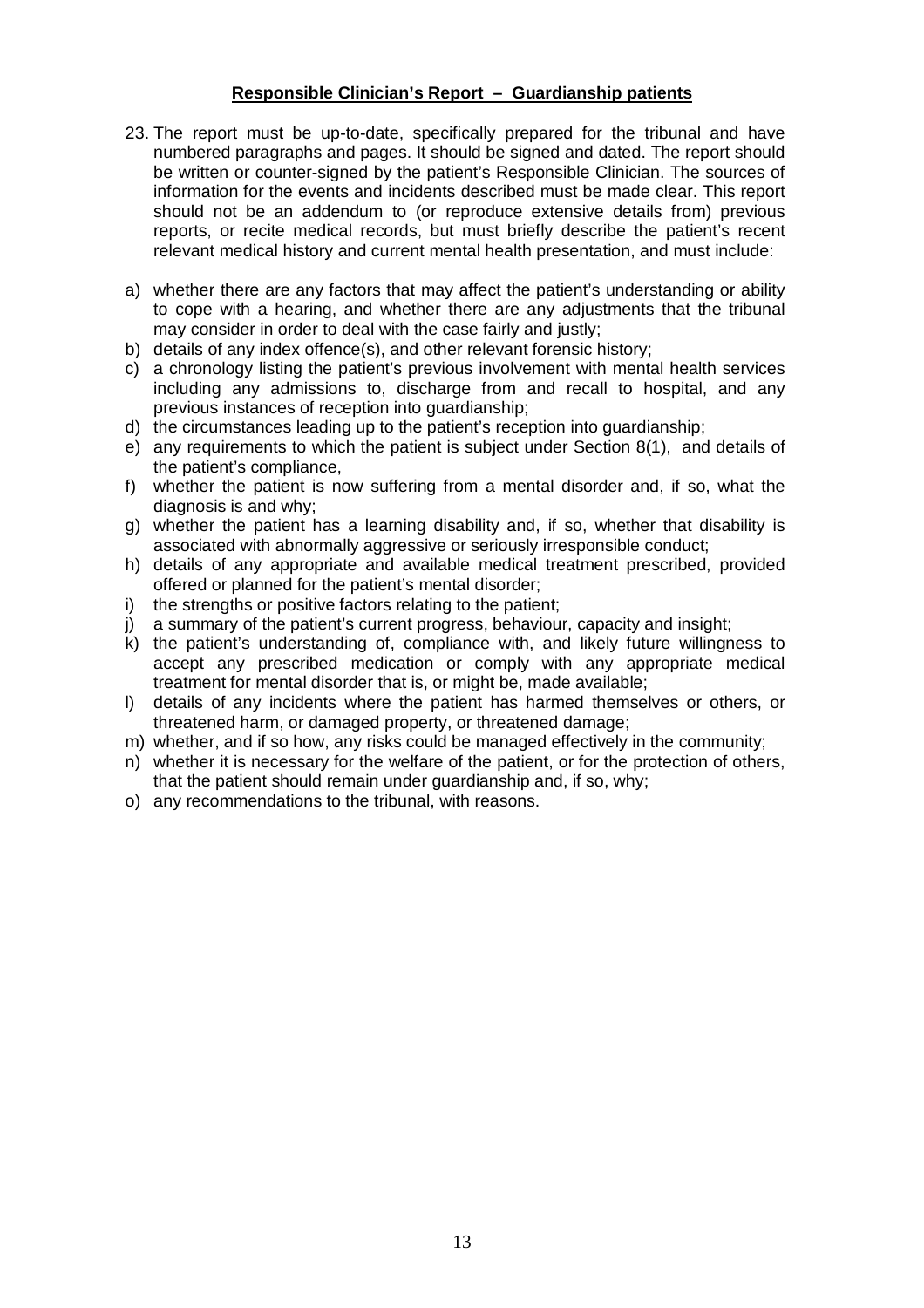# **Social Circumstances Report – Guardianship Patients**

- 24. The report must be up-to-date, specifically prepared for the tribunal and have numbered paragraphs and pages. It should be signed and dated. The sources of information for the events and incidents described should be made clear. This report should not be an addendum to (or reproduce extensive details from) previous reports, but must briefly describe the patient's recent relevant history and current presentation, and must include:
- a) whether there are any factors that might affect the patient's understanding or ability to cope with a hearing, and whether there are any adjustments that the tribunal may consider in order to deal with the case fairly and justly;
- b) details of any index offence(s), and other relevant forensic history;
- c) a chronology listing the patient's previous involvement with mental health services including any admissions to, discharge from and recall to hospital, and any previous instances of reception into guardianship;
- d) the patient's home and family circumstances;
- e) the housing or accommodation currently available to the patient;
- f) the patient's financial position (including benefit entitlements);
- g) any employment or available opportunities for employment;
- h) any requirements to which the patient is subject under Section 8(1), and details of the patient's compliance,
- i) the patient's previous response to community support;
- j) details of the community support that is being, or could be, made available to the patient, together with details of the current care plan;
- k) the current adequacy and effectiveness of the care plan;
- l) whether there are any issues as to funding the current or future care plan and, if so, the date by which those issues will be resolved;
- m) the strengths or positive factors relating to the patient;
- n) a summary of the patient's current progress, behaviour, compliance and insight;
- o) details of any incidents where the patient has harmed themselves or others, or threatened harm, or damaged property, or threatened damage;
- p) the patient's views, wishes, beliefs, opinions, hopes and concerns;
- q) the views of the guardian;
- r) the views of the patient's Nearest Relative unless (having consulted the patient) it would inappropriate or impractical to consult the Nearest Relative, in which case give reasons for this view and describe any attempts to rectify matters;
- s) the views of any other person who takes a lead role in the care and support of the patient but who is not professionally involved;
- t) whether the patient is known to any MAPPA meeting or agency and, if so, in which area, for what reason, and at what level - together with the name of the Chair of any MAPPA meeting concerned with the patient, and the name of the representative of the lead agency;
- u) in the event that a MAPPA meeting or agency wishes to put forward evidence of its views in relation to the level and management of risk, a summary of those views (or an Executive Summary may be attached to the report); and where relevant, a copy of the Police National Computer record of previous convictions should be attached;
- v) whether, and if so how, any risks could be managed effectively in the community;
- w) whether it is necessary for the welfare of the patient, or for the protection of others, that the patient should remain under guardianship and, if so, why;
- x) any recommendations to the tribunal, with reasons.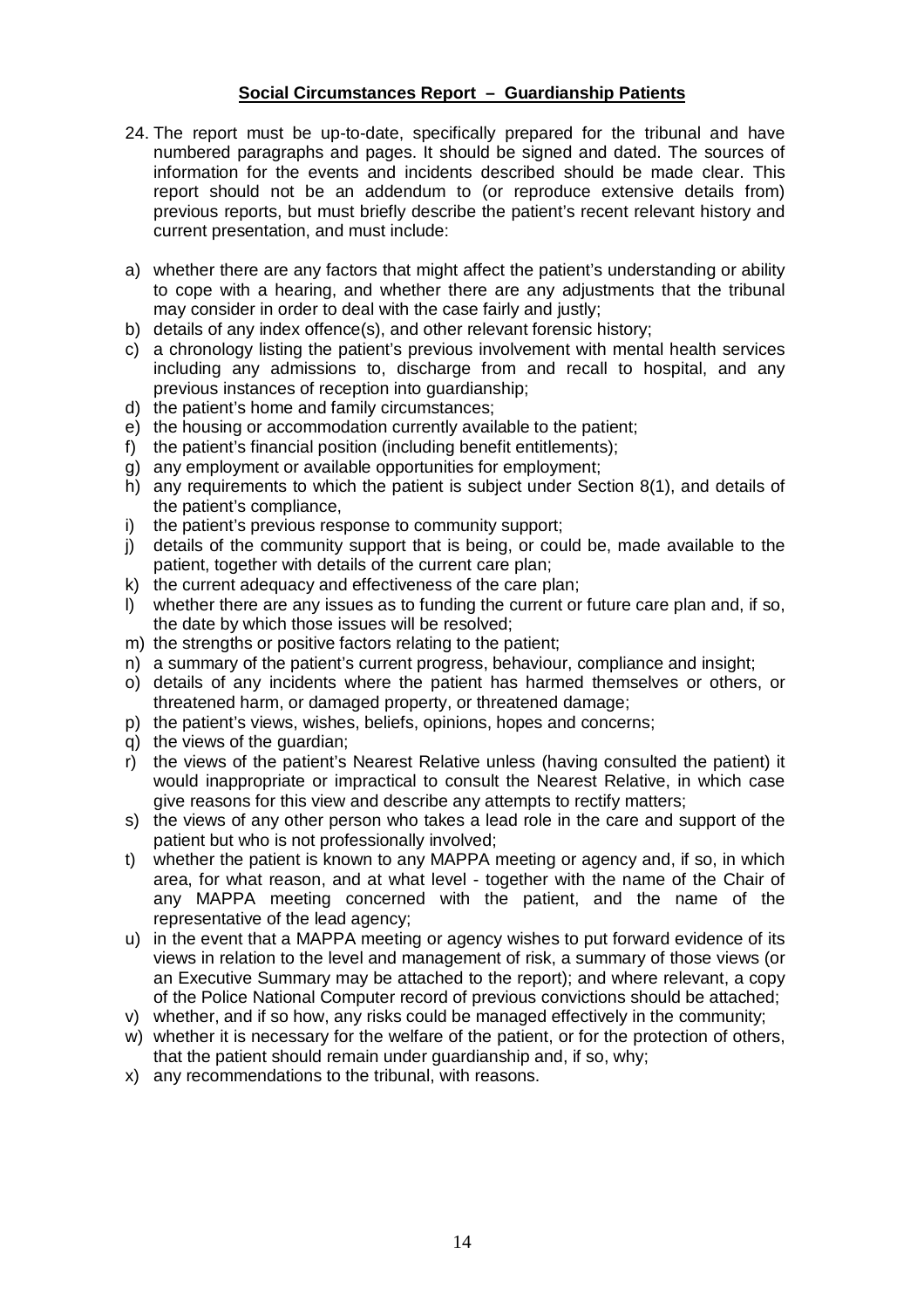#### **D. CONDITIONALLY DISCHARGED PATIENTS**

- 25. A conditionally discharged patient is a restricted patient who has been discharged from hospital into the community, subject to a condition that the patient will remain liable to be recalled to hospital for further treatment, should it become necessary. Other conditions may, in addition, be imposed by the tribunal, or by the Secretary of State (Ministry of Justice).
- 26. This part only applies to restricted patients who have actually been granted a Conditional Discharge and who are living in the community. In the case of a restricted patient detained in hospital, the tribunal may make a provisional decision to order a Conditional Discharge. Before it finally grants a Conditional Discharge, the tribunal may defer its decision so that satisfactory arrangements can be put in place. Unless and until the tribunal finally grants a Conditional Discharge, the patient remains an in-patient, and so the in-patient part of this Practice Direction (and not this part) applies.
- 27. Upon being notified by the tribunal of an application or reference, the Responsible Clinician must send or deliver the Responsible Clinician's Report, and any Social Supervisor must send or deliver the Social Circumstances Report. If there is no Social Supervisor, the Responsible Clinician's report should also provide the required social circumstances information.
	- 28. The required reports, which must contain the specified information, are:
	- *Responsible Clinician's Report, including any relevant forensic history.*
	- *Social Circumstances Report from the patient's Social Supervisor, including details of any Section 117 aftercare plan and, where appropriate, the additional information required for patients under the age of 18, and any input from a Multi Agency Public Protection Arrangements (MAPPA) agency or meeting*.
- 29. The reports must be sent or delivered to the tribunal so that they are received by the tribunal as soon as practicable and in any event within 3 weeks after the Responsible Clinician or Social Supervisor (as the case may be) received the notification.
- 30. The Responsible Clinician and any Social Supervisor must also, at the same time, send copies of their reports to the Secretary of State (Ministry of Justice).
- 31. The authors of reports should have personally met and be familiar with the patient. If an existing report is more than six weeks old, or if the status or the circumstances of the patient change after the reports have been written but before the tribunal hearing takes place (e.g. if a patient is recalled), the author of the report should then send to the tribunal an addendum addressing the up-to-date situation and, where necessary, the new applicable statutory criteria.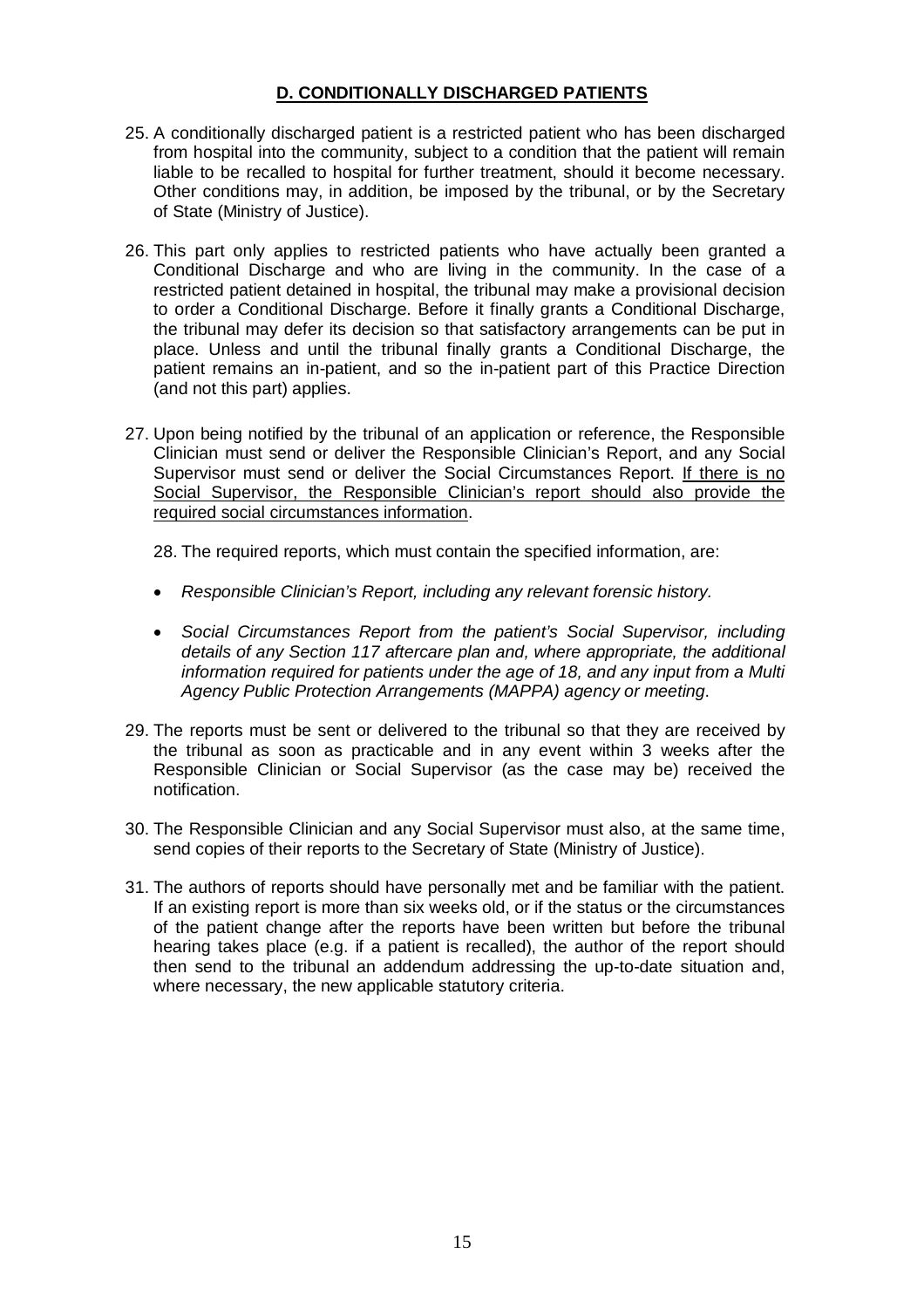## **Responsible Clinician's Report – Conditionally Discharged Patients**

- 32. The report must be up-to-date, specifically prepared for the tribunal and have numbered paragraphs and pages. It should be signed and dated. The report should be written or counter-signed by the patient's Responsible Clinician. If there is no Social Supervisor, the Responsible Clinician's report should also provide the required social circumstances information. The sources of information for the events and incidents described must be made clear. This report should not be an addendum to (or reproduce extensive details from) previous reports, or recite medical records, but must briefly describe the patient's recent relevant medical history and current mental health presentation, and must include:
- a) whether there are any factors that might affect the patient's understanding or ability to cope with a hearing, and whether there are any adjustments that the tribunal may consider in order to deal with the case fairly and justly;
- b) details of the patient's index offence(s), and any other relevant forensic history;
- c) details and details of the patient's relevant forensic history;
- d) a chronology listing the patient's involvement with mental health services including any admissions to, discharge from and recall to hospital;
- e) reasons for any previous recall following a Conditional Discharge and details of any previous failure to comply with conditions;
- f) the circumstances leading up to the current Conditional Discharge;
- g) any conditions currently imposed (whether by the tribunal or the Secretary of State), and the reasons why the conditions were imposed;
- h) details of the patient's compliance with any current conditions;
- i) whether the patient is now suffering from a mental disorder and, if so, what the diagnosis is and why;
- j) whether the patient has a learning disability and, if so, whether that disability is associated with abnormally aggressive or seriously irresponsible conduct;
- k) details of any legal proceedings or other arrangements relating to the patient's mental capacity, or their ability to make decisions or handle their own affairs;
- l) details of any appropriate and available medical treatment prescribed, provided, offered or planned for the patient's mental disorder;
- m) the strengths or positive factors relating to the patient;
- n) a summary of the patient's current progress, behaviour, capacity and insight;
- o) the patient's understanding of, compliance with, and likely future willingness to accept any prescribed medication or comply with any appropriate medical treatment for mental disorder;
- p) details of any incidents where the patient has harmed themselves or others, or threatened harm, or damaged property, or threatened damage;
- q) an assessment of the patient's prognosis, including the risk and likelihood of a recurrence or exacerbation of any mental disorder;
- r) the risk and likelihood of the patient re-offending and the degree of harm to which others may be exposed if the patient does re-offend;
- s) whether it is necessary for the patient's health or safety, or for the protection of others, that the patient should receive medical treatment and, if so, why;
- t) whether the patient, if absolutely discharged, would be likely to act in a manner harmful to themselves or others, whether any such risks could be managed effectively in the community and, if so, how;
- u) whether it continues to be appropriate for the patient to remain liable to be recalled for further medical treatment in hospital and, if so, why;
- v) whether, and if so the extent to which, it is desirable to continue, vary and/or add to any conditions currently imposed;
- w) any recommendations to the tribunal, with reasons.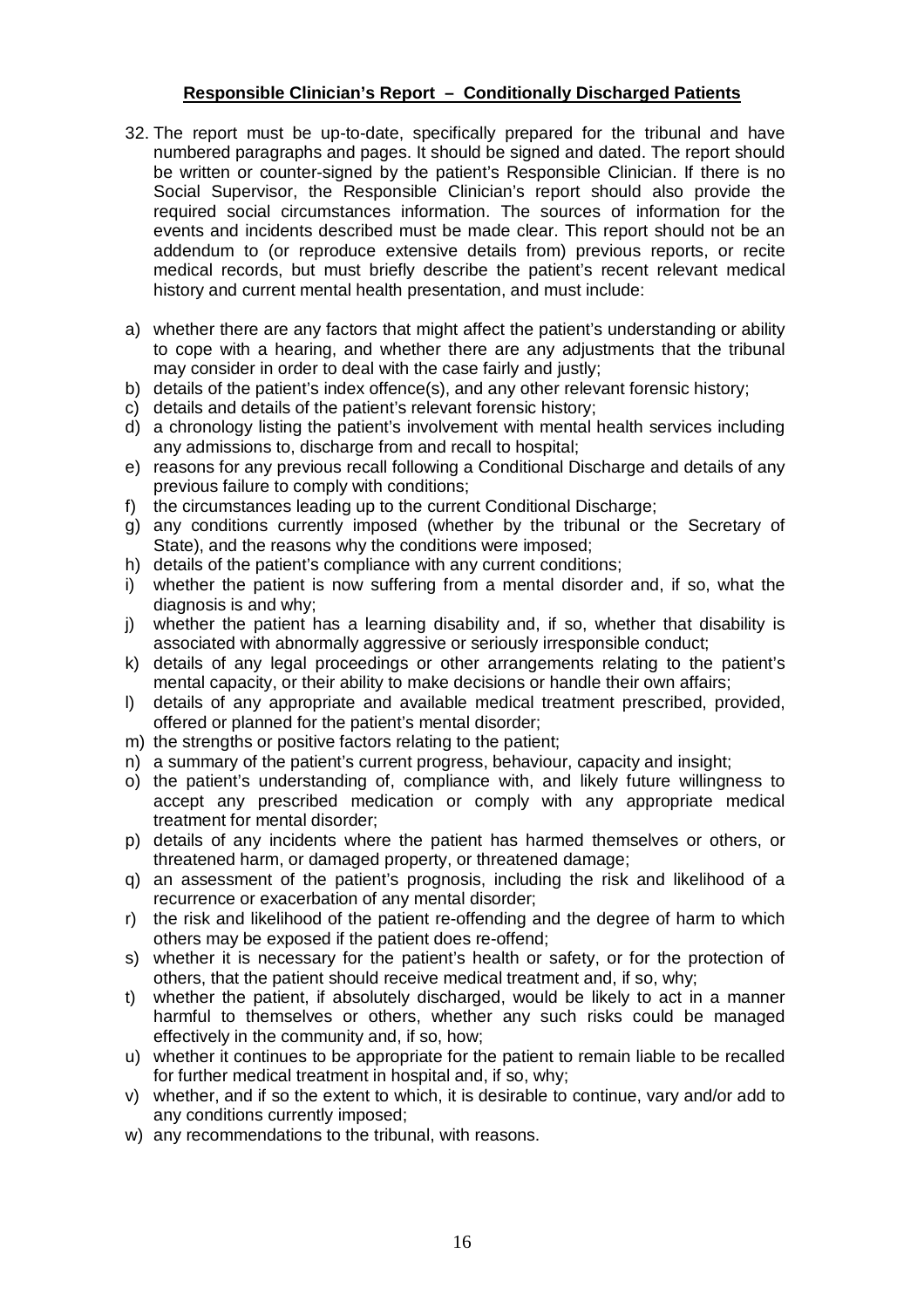# **Social Circumstances Report – Conditionally Discharged Patients**

- 33. The report must be up-to-date, specifically prepared for the tribunal and have numbered paragraphs and pages. It should be signed and dated. The sources of information for the events and incidents described should be made clear. This report should not be an addendum to (or reproduce extensive details from) previous reports, but must briefly describe the patient's recent relevant history and current presentation, and must include:
- a) the patient's full name, date of birth, and current address;
- b) the full official name of the Responsible Authority;
- c) whether there are any factors that might affect the patient's understanding or ability to cope with a hearing, and whether there are any adjustments that the tribunal may consider in order to deal with the case fairly and justly;
- d) details of the patient's index offence(s), and any other relevant forensic history;
- e) a chronology listing the patient's involvement with mental health services including any admissions to, discharge from and recall to hospital;
- f) any conditions currently imposed (whether by the tribunal or the Secretary of State), and the reasons why the conditions were imposed;
- g) details of the patient's compliance with any past or current conditions;
- h) the patient's home and family circumstances;
- i) the housing or accommodation currently available to the patient;
- j) the patient's financial position (including benefit entitlements);
- k) any employment or available opportunities for employment;
- l) details of the community support or Section 117 after-care that is being, or could be made available to the patient, together with details of the current care plan;
- m) whether there are any issues as to funding the current or future care plan and, if so, the date by which those issues will be resolved;
- n) the current adequacy and effectiveness of the care plan;
- o) the strengths or positive factors relating to the patient;
- p) a summary of the patient's current progress, compliance, behaviour and insight;
- q) details of any incidents where the patient has harmed themselves or others, or threatened harm, or damaged property, or threatened damage;
- r) the patient's views, wishes, beliefs, opinions, hopes and concerns;
- s) the views of any partner, family member or close friend who takes a lead role in the care and support of the patient but who is not professionally involved;
- t) whether the patient is known to any Multi Agency Public Protection Arrangements (MAPPA) meeting or agency and, if so, in which area, for what reason, and at what level - together with the name of the Chair of any MAPPA meeting concerned with the patient, and the name of the representative of the lead agency;
- u) in the event that a MAPPA meeting or agency wishes to put forward evidence of its views in relation to the level and management of risk, a summary of those views (or an Executive Summary may be attached to the report); and where relevant, a copy of the Police National Computer record of previous convictions should be attached;
- v) in the case of an eligible compliant patient who lacks capacity to agree or object to their placement or treatment, whether or not deprivation of liberty under the Mental Capacity Act 2005 (as amended) would be more appropriate;
- w) whether the patient, if absolutely discharged, would be likely to act in a manner harmful to themselves or others, whether any such risks could be managed effectively in the community and, if so, how;
- x) whether it continues to be appropriate for the patient to remain liable to be recalled for further medical treatment in hospital and, if so, why;
- y) whether, and if so the extent to which, it is desirable to continue, vary and/or add to any conditions currently imposed;
- z) any recommendations to the tribunal, with reasons.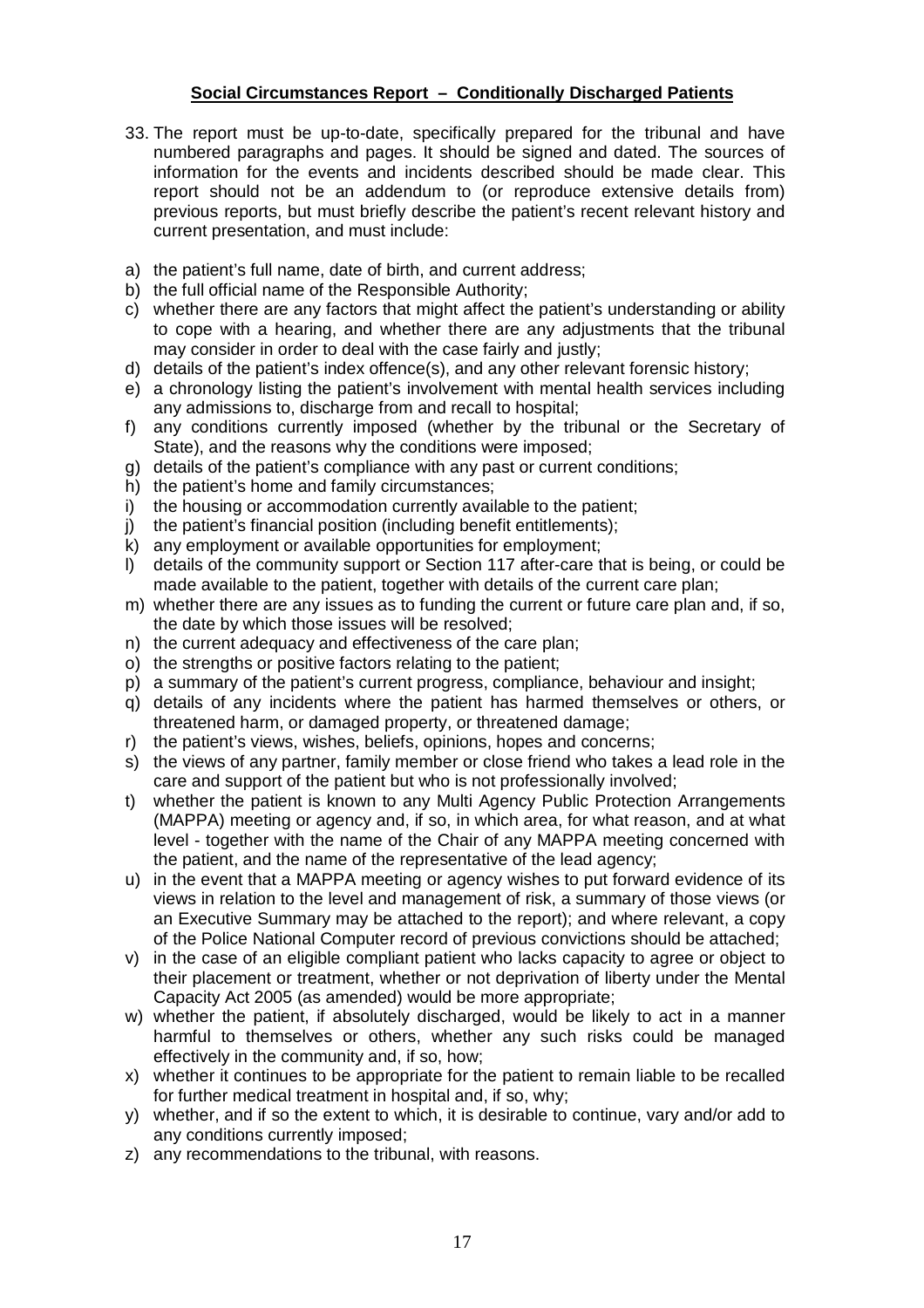# **E. PATIENTS UNDER THE AGE OF 18**

- 34. All the above requirements in respect of statements and reports apply, as appropriate, depending upon the type of case.
- 35. In addition, *for all patients under the age of 18*, the **Social Circumstances Report** must also state:
- a) the names and addresses of any people with parental responsibility, and how they acquired parental responsibility;
- b) which public bodies either have worked together or need to liaise in relation to after-care services that may be provided under Section 117 of the Act;
- c) the outcome of any liaison that has taken place;
- d) if liaison has not taken place, why not and when liaison will take place;
- e) the details of any multi-agency care plan in place or proposed;
- f) whether there are any issues as to funding the care plan and, if so, the date by which those issues will be resolved;
- g) the name and contact details of the patient's Care Co-ordinator, Community Psychiatric Nurse, Social Worker/AMHP or Social Supervisor;
- h) whether the patient's needs have been assessed under the Children Act 1989 or the Chronically Sick and Disabled Persons Act 1970 and, if not, the reasons why such an assessment has not been carried out and whether it is proposed to carry out such an assessment;
- i) if there has been such an assessment, what needs or requirements have been identified and how those needs or requirements will be met;
- j) if the patient is subject to or has been the subject of a Care Order or an Interim Care Order:
	- the date and duration of any such order;
	- the identity of the relevant local authority;
	- the identity of any person(s) with whom the local authority shares parental responsibility;
	- whether there are any proceedings which have yet to conclude and, if so, the court in which proceedings are taking place and the date of the next hearing;
	- whether the patient comes under the Children (Leaving Care) Act 2000;
	- whether there has been any liaison between, on the one hand, social workers responsible for mental health services to children and adolescents and, on the other hand, those responsible for such services to adults;
	- the name of the social worker within the relevant local authority who is discharging the function of the Nearest Relative under Section 27 of the Act;
- k) if the patient is subject to guardianship under Section 7 of the Act, whether any orders have been made under the Children Act 1989 in respect of the patient, and what consultation there has been with the guardian;
- l) if the patient is a Ward of Court, when the patient was made a ward of court and what steps have been taken to notify the court that made the order of any significant steps taken, or to be taken, in respect of the patient;
- m) whether any other orders under the Children Act 1989 are in existence in respect of the patient and, if so, the details of those orders, together with the date on which such orders were made, and whether they are final or interim orders;
- n) if a patient has been or is a looked after child under Section 20 of the Children Act 1989, when the child became looked after, why the child became looked after, what steps have been taken to discharge the obligations of the local authority under Paragraph 17(1) of Schedule 2 of the Children Act 1989, and what steps are being taken (if required) to discharge the obligations of the local authority under Paragraph 10 (b) of Schedule 2 of the Children Act 1989;